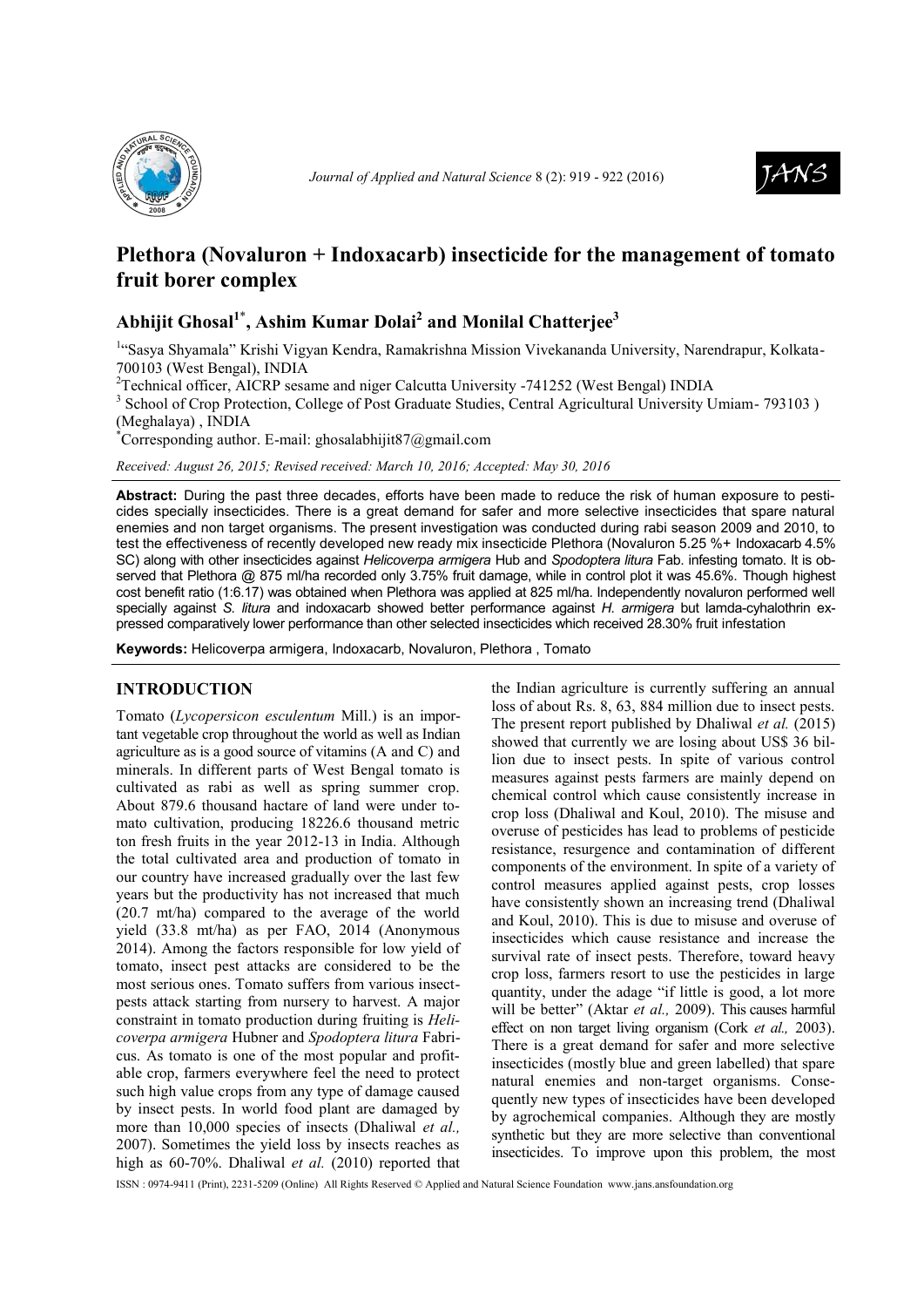commonly method for the control of this pest is to have a film of an insecticide over foliage and fruiting bodies (Dotkhile *et al*. 1992; Sharma *et al*. 1993). The main objective of the study is to test the effectiveness of a new ready-mixed insecticide- Plethora (novaluron 5.25+ indoxacarb 4.5 SC) developed by Makteshim Agan India Pvt. Ltd. at different concentrations in comparison with novaluron, indoxacarb and lamda-cyhalothrin for controlling the two above mentioned important lepidopteran insect pests' i.e *Helicoverpa armigera* and *Spodoptera litura* on tomato.

### **MATERIALS AND METHODS**

The field experiments were conducted for two consecutive years during rabi (date of transplanting  $10<sup>th</sup>$ November) season of 2009-10 and 2010 -11. Each insecticide was tested with the recommended dose and the experiment was laid out in randomized block design (RBD) with seven treatments replicated three times at farmar's field (Nadia, West-Bengal). The six insecticides following "good agricultural practices" like three doses of novaluron 5.25%+ indoxacarb 4.5% SC at  $39.38 + 33.75$ ,  $43.31 + 37.13$  and  $45.94 +$ 39.38 g a.i/ha, novaluron 10% EC at 75g a.i/ha; indoxacarb 14.5%SC at 75g a.i/ha and lamda-cyhalothrin 5%EC at 15 g a.i/ha as check (Table 1) along with an untreated control. All other agronomic practices were standard, and initially the crop was protected against sucking pests with acetamiprid  $(a)$  25 g.a.i /ha. Three rounds of chemical treatments were imposed when the target pests coinciding their ETL at 15 days interval with Knapsack sprayer at high volume 500 liters water/ ha with hollow cone nozzle. The control plot was left as such without any plant protection interventions. Ten randomly selected plants were chosen to count the number of *H. armigera.* Spedoptera at one day before and 3 and 10 days after each insecticide application. Tomato cultivar 'Nidhi' was grown in plot of size 20 m<sup>2</sup> at spacing of 60 cm X 50 cm with recommended package of practices including recommended dose of fertilizer. The rate of infestation of fruits by *H. armigera* was taken into account at each picking.

**Statistical analysis:** The data were subjected to analysis of variance after making necessary transformation. Per cent mortality is corrected following the Abotts formula (Abbott 1925). Means are differentiated by RBD. Observations were also recorded on yield of the crop.  $T - C$ 

Corrected percent mortality (P) = 
$$
\frac{1}{100 - C}X 100
$$

## **RESULTS AND DISCUSSION**

There was no significant difference in the preapplication count of larval population between treatments as well as control during rabi season of both the year 2009 and 2010 (Table1). All the treated plots with chemicals were significantly superior in their performance over that of control plots after application of insecticides. At 3 days after spraying, highest percentage (92%) of reduction of *H. armigera* population was recorded in novaluron 5.25%+ indoxacarb 4.5% SC treatments at 875 ml/ha followed by the same chemical at 825 ml/ha (91.6%), indoxacarb14.5% SC 500 ml/ha (90.5%), novaluron 10% EC at750 ml/ha (75.6%) and lamdacyhalothrin 5% EC at 300 ml/ha (68.3%) respectively. After 10 days of spraying, novaluron 5.25%+ indoxacarb 4.5% SC at 875 and 825 ml/ha showed highest parcentage of reduction of *H. armigera* population (100%), while standard check lamda-cyhalothrin recorded decreased per cent reduction of *H. armigera* population (60.5%). A steady increase in the *H. armigera* population was observed in untreated control plot throughout the experimental period.

As revealed in Table 2, pre-application count of *Spodoptera* larval population was not varied significantly from each other and control during rabi 2009- 2011. After 10 days of spraying, highest reduction of *Spodoptera* larval population was recorded in novaluron

**Table 1.** Effect of different treatment schedules of Plethora (Novaluron 5.25%+Indoxacarb 4.5%SC) against *Helicoverpa armigera* on tomato (Mean of two seasons).

| <b>Treatments</b>                        | Dose<br>(gm a.i. /ha) | <b>Spray</b><br>dosage<br>(ml/ha) | Mean No. of <i>Heli-</i><br>coverpa<br>larvae/ten plants<br>before spray | Mean $%$ reduction/increase $(+)$ in Iarval<br>population at different intervals (days)<br>after spray<br>3 <sup>rd</sup><br>10 <sup>th</sup> |                   |
|------------------------------------------|-----------------------|-----------------------------------|--------------------------------------------------------------------------|-----------------------------------------------------------------------------------------------------------------------------------------------|-------------------|
| Novaluron $5.25\%$ +<br>Indoxacarb4.5%SC | $(39.38 +$<br>33.75)  | 750                               | 12.50                                                                    | 78.4 (62.31)                                                                                                                                  | 81.5 (64.53)      |
| Novaluron $5.25\%$ +<br>Indoxacarb4.5%SC | $(43.31+$<br>37.13)   | 825                               | 11.75                                                                    | 91.6 (73.15)                                                                                                                                  | 100(90.00)        |
| Novaluron $5.25\%$ +<br>Indoxacarb4.5%SC | $(45.94+$<br>39.38)   | 875                               | 12.25                                                                    | 92.0 (73.57)                                                                                                                                  | 100(90.00)        |
| Novaluron 10%EC                          | 75                    | 750                               | 12.00                                                                    | 75.6 (60.40)                                                                                                                                  | 78.7 (62.51)      |
| Indoxacarb 14.5%SC                       | 75                    | 500                               | 11.75                                                                    | 90.5 (72.05)                                                                                                                                  | 85.5 (67.62)      |
| Lamda-Cyhalothrin<br>5%EC                | 15                    | 300                               | 11.00                                                                    | 68.3 (55.73)                                                                                                                                  | 60.5<br>(51.06)   |
| Control (Untreated)                      |                       |                                   | 11.75                                                                    | $+42.5(0.00)$                                                                                                                                 | $+58.0$<br>(0.00) |
| CD at $5\%$                              |                       |                                   | N.S                                                                      | 4.97                                                                                                                                          | 7.64              |

Figures in parentheses are angular transformed values. N.S.: Not significant.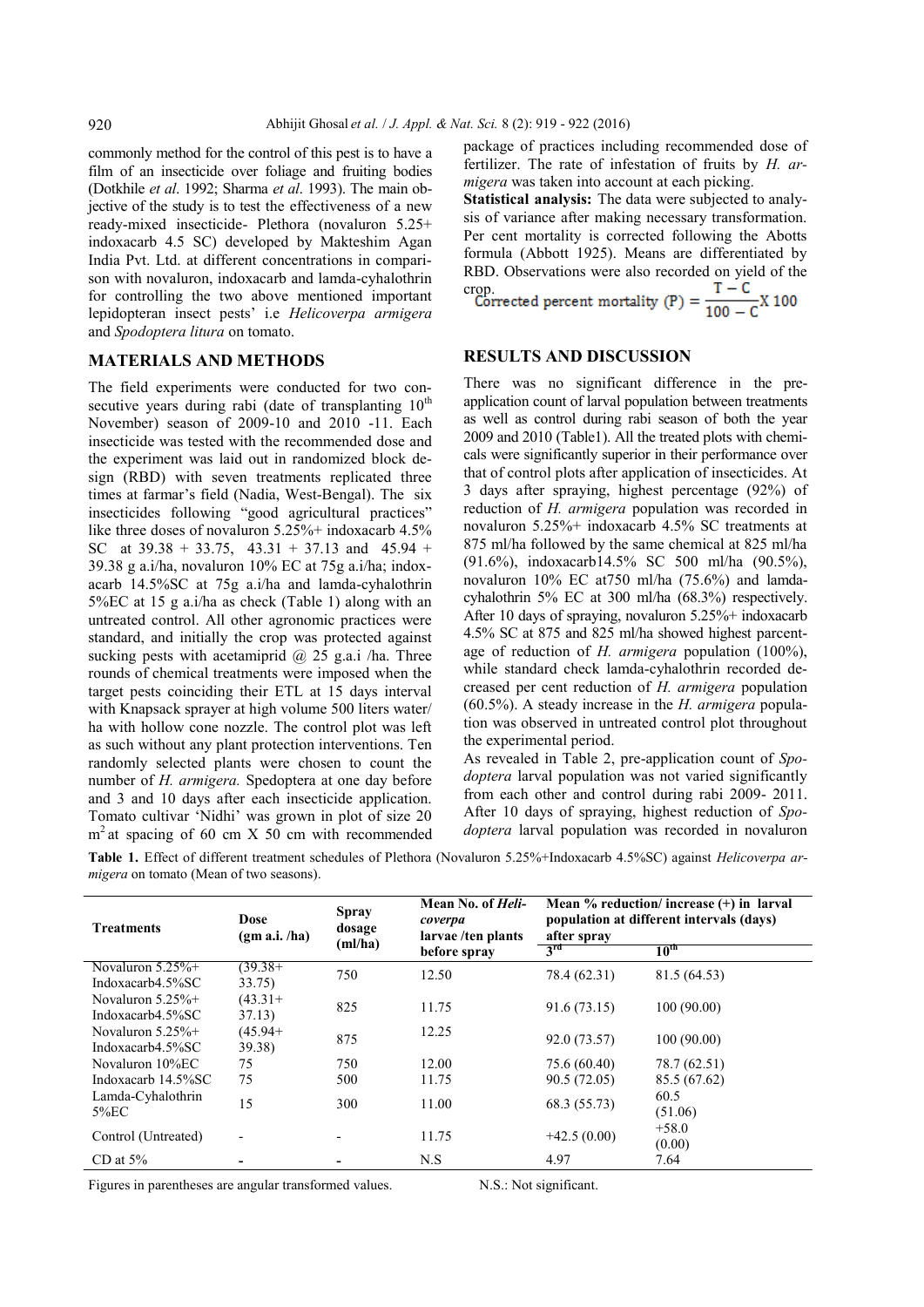| <b>Treatments</b>                             | Dose<br>(gm a.i. /ha) | <b>Spray</b><br>dosage<br>(ml/ha) | Mean No. of<br><b>Spodoptera</b><br>larvae /ten<br>plants before | Mean % reduction/increase<br>(+) in larval population at<br>different intervals (days)<br>after spray |                  |
|-----------------------------------------------|-----------------------|-----------------------------------|------------------------------------------------------------------|-------------------------------------------------------------------------------------------------------|------------------|
|                                               |                       |                                   | spray                                                            | 3 <sup>rd</sup>                                                                                       | $10^{\text{th}}$ |
| Novaluron $5.25\%$ + Indox-<br>$acarb4.5\%SC$ | $(39.38 + 33.75)$     | 750                               | 4.50                                                             | 76.2 (60.80)                                                                                          | 91.6(73.15)      |
| Novaluron $5.25\%$ + Indox-<br>$acarb4.5\%SC$ | $(43.31 + 37.13)$     | 825                               | 5.00                                                             | 89.0 (70.63)                                                                                          | 100(90.00)       |
| Novaluron $5.25\%$ + Indox-<br>$acarb4.5\%SC$ | $(45.94 + 39.38)$     | 875                               | 4.75                                                             | 91.0 (72.54)                                                                                          | 100(90.00)       |
| Novaluron 10%EC                               | 75                    | 750                               | 5.00                                                             | 73.4 (58.95)                                                                                          | 97.0 (80.03)     |
| Indoxacarb 14.5%SC                            | 75                    | 500                               | 4.50                                                             | 81.5 (64.53)                                                                                          | 62.0(51.94)      |
| Lamda-Cyhalothrin 5%<br>EC                    | 15                    | 300                               | 5.25                                                             | 62.6(52.30)                                                                                           | 11.5(19.82)      |
| Control (Untreated)                           |                       |                                   | 4.75                                                             | $+25.8(0.00)$                                                                                         | $+34.3(0.00)$    |
| CD at $5\%$                                   |                       |                                   | N.S                                                              | 4.97                                                                                                  | 9.12             |

**Table 2.** Effect of different treatment schedules of Plethora (Novaluron 5.25%+Indoxacarb 4.5%SC) against *Spodoptera litura* on tomato (Mean of two seasons).

Figures in parentheses are angular transformed values. N.S.: Not significant.

**Table 3.** Effect of different treatment schedules of Plethora (Novaluron 5.25%+Indoxacarb 4.5%SC) on tomato crop yield with cost benefit ratio. (Mean of three sprays).

| <b>Treatments</b>                          | Dose<br>(gm a.i. /ha) | <b>Spray</b><br>dosage<br>(ml/ha) | Mean % of<br>fruit damage | <b>Fruit Yield with-</b><br>out infestation<br>(q/ha) | Cost:<br><b>Benefit</b><br>ratio |
|--------------------------------------------|-----------------------|-----------------------------------|---------------------------|-------------------------------------------------------|----------------------------------|
| Novaluron $5.25\%$ + Indoxacarb4.5%SC      | $(39.38 + 33.75)$     | 750                               | 9.5(17.95)                | 138.5                                                 | 1:5.33                           |
| Novaluron 5.25%+ Indoxacarb4.5%SC          | $(43.31 + 37.13)$     | 825                               | 4.25(11.83)               | 152.6                                                 | 1:6.17                           |
| Novaluron $5.25\%$ + Indoxacarb $4.5\%$ SC | $(45.94 + 39.38)$     | 875                               | 3.75(11.09)               | 154.4                                                 | 1:6.07                           |
| Novaluron 10%EC                            | 75                    | 750                               | 6.60(14.89)               | 137.6                                                 | 1:3.63                           |
| Indoxacarb $14.5\%$ SC                     | 75                    | 500                               | 7.50(16.00)               | 141.0                                                 | 1:5.30                           |
| Lamda-Cyhalothrin 5%EC                     | 15                    | 300                               | 28.30 (32.14)             | 93.2                                                  | 1:3.06                           |
| Control (Untreated)                        |                       | $\overline{\phantom{0}}$          | 45.6(42.13)               | 78.5                                                  |                                  |
| CD at $5\%$                                |                       |                                   | 9.67                      | 14.63                                                 | $\overline{\phantom{0}}$         |

Figures in parentheses are angular transformed values.

5.25%+ indoxacarb 4.5% SC treatments at 875 and 825 ml/ha (100%) followed by novaluron at 750 ml/ha (97%), as compare to other treatments including control. Lamda cyhalothrin recorded lowest percentage of reduction of borer population (11.5 %) after 10 days of spraying. A perusal of data in Table 3 showed that percentage of fruit infested by *H. armigera* was lowest in novaluron 5.25%+ indoxacarb4.5% SC treatments at 875 and 825 ml/ha (3.75 - 4.25%) also highest yield and cost benefit ratio than the other treatments as compared to untreated control (45.6% infestation). The overall performance including favourable benefit cost ratio was noted when Plethora (novaluron  $5.25 + in$ doxacarb 4.5 SC) applied at 825 ml/ha. This new ready mixed insecticide reduced the population of *Helicoverpa armigera* up to 100% within three days after third application initially and reduced the population of *Spodoptera litura* within ten days after first application that led to increases in yield. Novaluron performed well specially against *Spodoptera litura* and indoxacarb showed better performance against *Helicoverpa armigera* but lamda-cyhalothrin expressed comparatively lower efficacy than other insecticides.

During the present study the insecticide Plethora showed quick knock down effect and longer persistence on the treated surface can safely be used in controlling the fruit borer infesting tomato. Plethora is highly vulnerable to lepidopteran insect pest with two novel modes of action *viz*. chitin biosynthesis inhibition creates abortive moulting by novaluron and blockage of axonal sodium channel causing rapid cessation of feeding and paralysis by indoxacarb. Yogeeswarudu and Venkata Krishna (2014) in their findings concluded that novel insecticides indoxacarb and novaluron can manage *Helicoverpa* up to 95.83 per cent and 87.12 per cent respectively. Gamil *et al.* (2011) concluded that 2nd instar larvae of *Spodoptera littoralis* are more susceptible to indoxacarb than 4<sup>th</sup> instar. Moadeli *et al.* (2014) evaluated the  $LC_{50}$  and  $LC_{90}$  values of indoxacarb againt *Spodoptera exigua* which were 2.510 and 38.828 mg a.i. /l respectively. Mishra (1986); Singh and Singh (1990); Bhatt and Patel (2002) also reported similar result about the effect of these novel insecticides on *H. armigera* and *S. litura*. In connotation of their findings our present report can be judged because plethora is the combination product